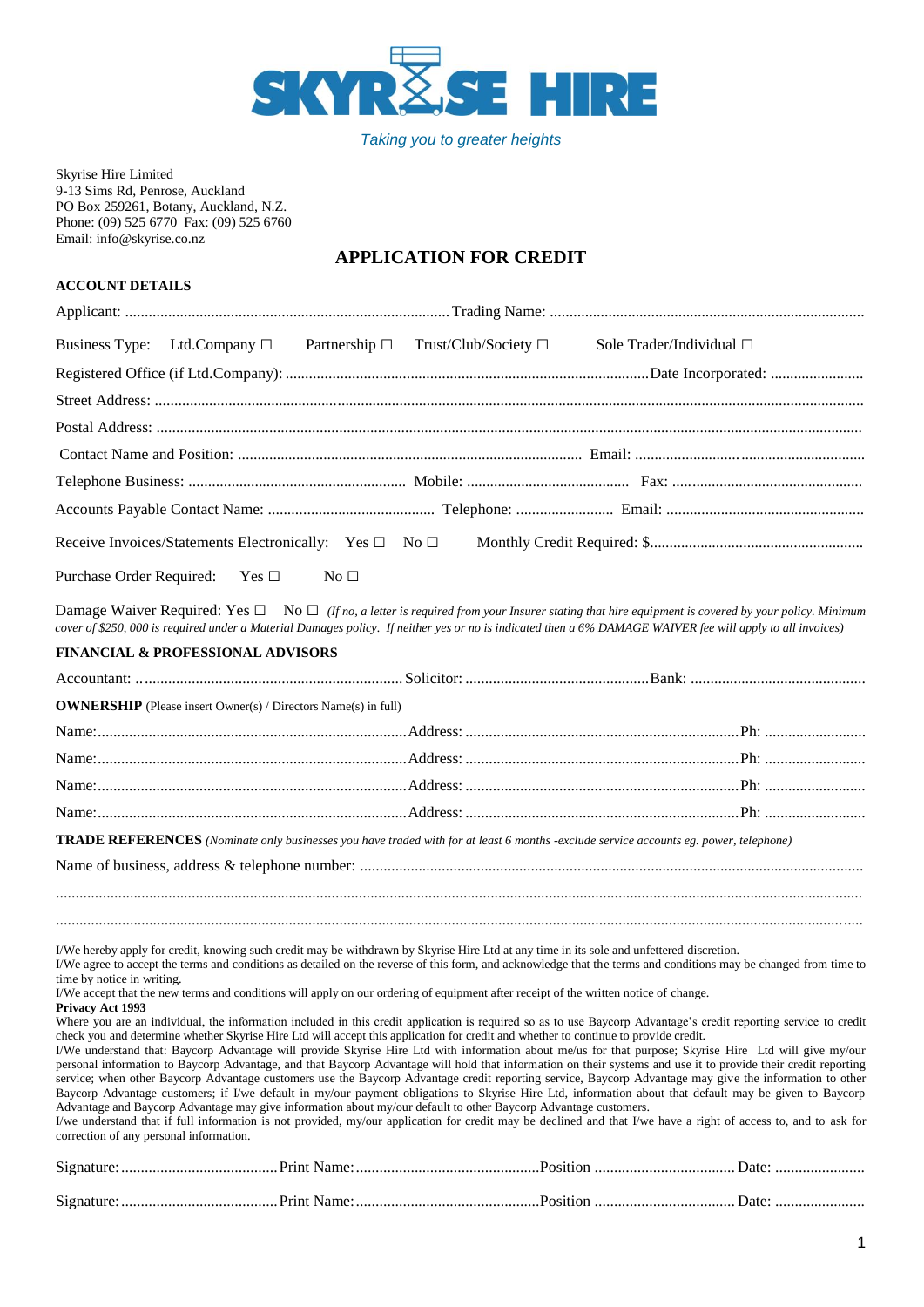# Personal Guarantee

I/We, the undersigned guarantor/s below acknowledge that I/We am/are aware of all provisions of this application and the terms upon which credit is to be provided to the above applicant (the Hirer)and in consideration of Skyrise Hire Ltd providing goods for hire to the Hirer at my/our request I/We unconditionally and irrevocably guarantee to Skyrise Hire Ltd the due and proper performance by the Hirer of all its obligations to Skyrise Hire Ltd (in accordance with Skyrise Hire Ltd's Terms and Conditions, as amended from time to time).

This guarantee is a continuing guarantee. If this guarantee has been executed by more than one party as guarantor/s, then the liability shall be joint and several.

Guarantors Signature: .....................................................................

Witness Signature: ..........................................................................

Full Name & Address of Witness:.................................................. .........................................................................................

Guarantors Signature: .....................................................................

Witness Signature: ..........................................................................

Full Name & Address of Witness:.................................................. .........................................................................................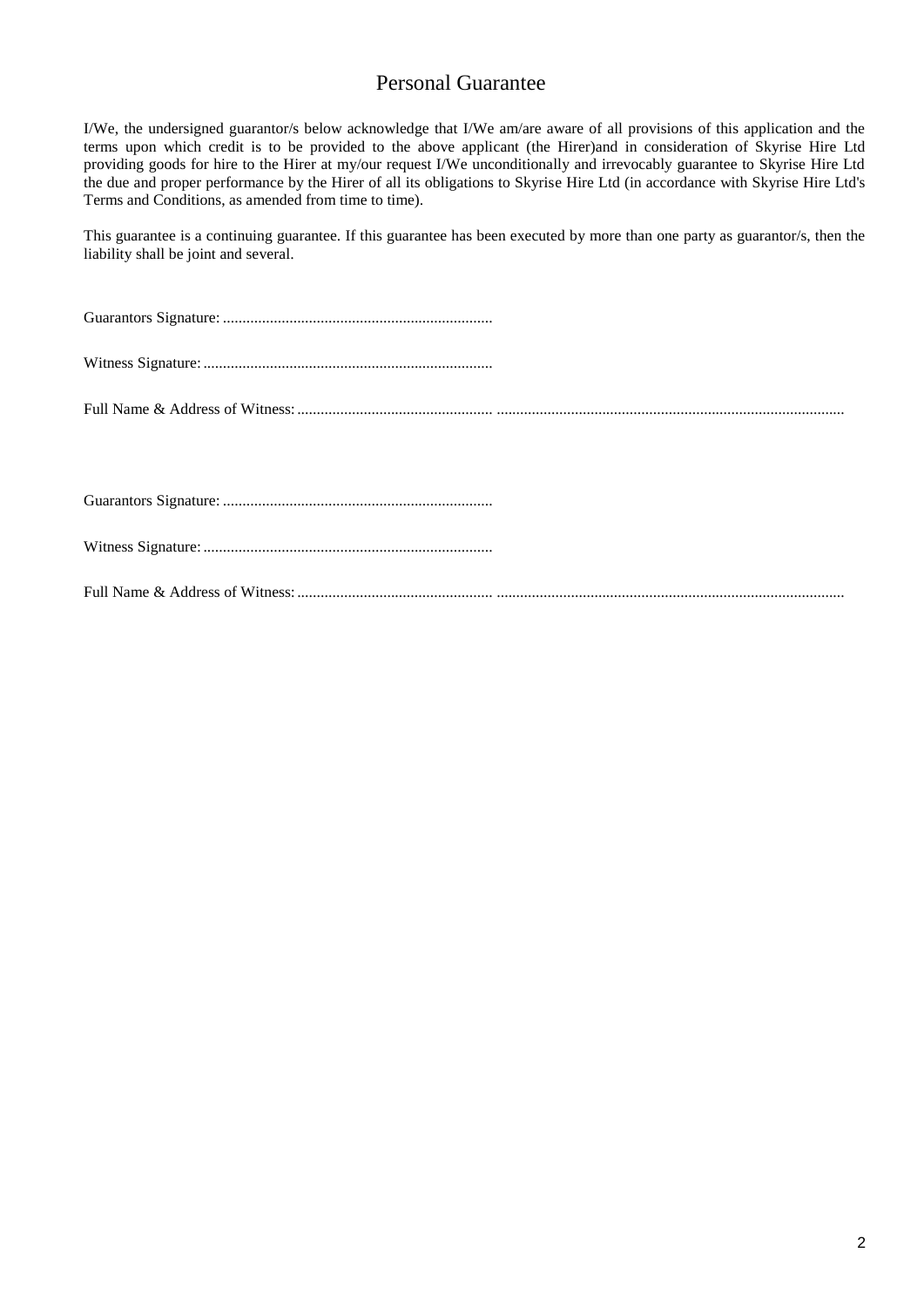## **SKYRISE HIRE LIMTED TERMS AND CONDITIONS OF TRADING 1. CONDITIONS**

The Conditions set out below shall apply to all contracts for the hire and/or sale of goods ("equipment") between Skyrise Hire ("The Owner") and the person hiring or buying the equipment ("Hirer"). These conditions shall not be modified, amended, waived, in whole or in part, except by written agreement between the parties.

#### **2. CHARGES**

2.1 Equipment may be hired for: a) half day period, b) daily, c) weekend, d) monthly or e) as agreed to in writing. The hire periods are as defined in clause 2.2, PROVIDED THAT the Hirer agrees that the Owner may charge extra on a pro rata basis for any equipment usage in excess of the maximum usage time as set out in clause 2.2, and subject always to the Owner's rights in clause 5. Certain equipment may carry minimum hiring periods.

2.2 Hire periods and maximum periods of usage are:

 "Minimum period Half Day" means 4 hours (maximum usage 4 hours) or overnight providing the equipment is returned by 8:30am the following day, charged at 90% of the agreed daily rate.

"Daily "means 24 hours (maximum usage 8 hours).

 "Weekend" means Friday 1630hrs to 0830hrs the following Monday (maximum usage 16 hours).

"Weekly" means 5 days (maximum usage 40 hours).

"Monthly" means 1 calendar month (maximum usage 180 hours).

2.3 The hire period begins from the time the equipment leaves the Owner's premises and runs until the equipment is returned or this hire agreement is terminated pursuant to clause 5.

2.4 The Hirer shall pay as invoiced for the hire period for all materials used, loss and damage waiver charges (if applicable), delivery/removal costs, excess use charges, damage to or loss of the equipment, cleaning costs (if any), default interest for late payment. If the weekly charge rate is less than the accumulated daily hire charge, the weekly rate will apply, if the monthly charge rate is less than the accumulated weekly rate the monthly rate will apply.

#### **3. PAYMENT AND DEFAULT INTEREST**

3.1 All charges are plus GST unless otherwise indicated.

3.2 For hire of equipment:

a) The Hirer may be required to pay a deposit of not more than the estimated total charge.

b) On return of the equipment in good order and condition, the actual total charges will be calculated and the Hirer will either pay or be refunded with the difference between the deposit and the actual total charge.

3.3 For purchase of equipment, the Hirer will pay the Owner the agreed price. Risk passes on delivery of the equipment.

3.4 Any agreed discount for charge account customers is claimable ONLY if the account is paid by the  $20<sup>th</sup>$  OF THE MONTH following the date of Invoice.

The Hirer must not make any claim for credit more than 14 days after the date of invoice.

Without prejudice to the Owner's other remedies under these conditions at law or otherwise, the Hirer will pay default interest at the rate of 2% per calendar month on all outstanding amounts from the end of the agreed hire period (for cash customers) or from the  $20<sup>th</sup>$  of the month following date of invoice (for charge account customers) until all monies have been paid in full.

3.7 No credit shall be extended on overdue accounts.

3.8 The Hirer shall pay to the Owner all costs and expenses incurred by the Owner in recovering money or in connection with the exercise or attempted exercise of any of its rights or remedies under this contract, including commissions and legal costs, solicitor and client basis.

3.9 The Hirer must make all payments due under this contract without set-off or deduction of any kind.

#### **4. DELIVERY AND REMOVAL**

4.1 Delivery and removal charges are payable by the Hirer in addition to the hire/purchase costs.

4.2 The Hirer authorises the Owner to bring the Owner's vehicle onto the place where the equipment is to be used or is located to deliver and/or remove the equipment, either on the expiry of the hire period or on the breach by the Hirer of any term in this contract. The Hirer indemnifies the Owner against any cost, claim, damaged, expense or liability suffered or incurred by the Owner arising directly or indirectly from the Owner's actions under this clause.

4.3 The Hirer must make any requests for removal by telephone at completion of the hire to the initiating depot.

#### **5. OWNERS RIGHT TO CANCEL**

5.1 The Owner may cancel these terms and conditions or cancel delivery of any equipment at any time before the equipment is delivered by giving written notice. On giving such notice the Owner shall promptly repay to the hirer any sums paid in respect of the hire or purchase of the equipment. The Owner

shall not be liable for any loss or damage whatever arising from such cancellation.

5.2 If the Owner believes that equipment is to be at risk for any reason whatsoever including but not limited to the manner of its use by the Hirer or adverse weather or work conditions, or that the Hirer is unable to, or might be unable to pay any hire charge or purchase price the Owner may take action as necessary to retake possession of the equipment. Accordingly, the Hirer grants the Owner or will procure that the Owner is granted an irrevocable right and authority to enter at any time onto any place where the equipment is situated or thought to be situated to remove the equipment.

5.3 The Hirer indemnifies the Owner against any cost, claim, damage, expense or liability suffered or incurred by the Owner whether arising directly or indirectly from the Owner exercising its rights under this clause or otherwise acting to recover any equipment hired or monies payable by the Hirer pursuant to this contract.

5.4 The Owner will not be liable to the Hirer or any other persons for any loss suffered or liability incurred arising from cancellation or repossession of the equipment.

#### **6. NO ASSIGNMENT**

6.1 This contract is personal to the Hirer and is not capable of assignment whether in whole or in part by the Hirer.

#### **7. HIRER'S OBLIGATION**

7.1 The Hirer is responsible for any loss of or damage to the equipment (other than damage arising as a consequence of a breach by the Owner the guarantees in the Consumers Guarantees Act 1993, should they apply) from the time the Hirer takes possession of the equipment until, in the case of hired equipment, it is returned to the possession of the Owner. The cost of any replacement or repairs resulting from loss or damage shall be charged to the Hirer. The Hirer shall notify the Owner immediately if the equipment is lost or damaged, and shall follow any reasonable request by the Owner. 7.2 The Hirer shall:

a) take proper and reasonable care of the equipment, if the equipment is hired, return it in good order and condition; and

b) carry out all necessary servicing, (including by way of example the supply of all necessary oils, grease and fuel) at the HIRER'S OWN EXPENSE; and

c) satisfy themselves that the equipment is suitable for the intended use; and

d) use the equipment in a lawful manner with due regard to all laws and regulations pertaining to the use of such equipment; and

e) if the equipment is hired, immediately notify the Owner by telephone if the equipment breaks down; and

f) If the equipment is hired, reimburse the Owner for any damage to or loss or forfeiture of the equipment howsoever arising including (by way of example and not limited to) any loss of or damage caused by overloading of electric tools and motors, incorrect electric current, lack of lubrication, blowouts and cuts to tyres, disappearance or theft of equipment, fire, damage in transit, negligence, misuse; writing on or defacing hired equipment, or allowing them to be damaged; and

g) except as permitted by the Consumer Guarantees Act 1993 not bring or threaten to bring a claim against the Owner for loss or damage incurred or threatened against the Hirer or arising directly from the Hirer's use of the equinment; and

h) Indemnify the Owner against any claim made by any person against the Owner for any loss suffered or liability incurred arising directly or indirectly out of the Hirer's use or possession of the equipment.

7.3 The Hirer warrants that all persons who use the equipment shall be COMPETENT and QUALIFIED to use the equipment, shall use the equipment in the manner it was designed to be used, and follow any directions from the Owner, local authorities, codes of practice of the manufacturer of the equipment relating to the use and safety of the equipment and shall comply with all obligations relating to the use and control of the equipment as required by the Health and Safety in Employment Act 1992 and all other relevant legislation and shall be required to make sure that any employee or third person using the equipment are compliant with the above.

7.4 If the Hirer is not an Individual, the person who signs this contract on behalf of the Hirer warrants that they have authority to bind the Hirer and will, in any event, be personally liable for the performance of the obligations of the Hirer.

#### **8. TITLE**

8.1Unless sold to the Hirer under a separate contract, the Owner continues to own the equipment and the Hirer must not let any other person use, dispose of or otherwise deal with the Equipment in any way which is inconsistent with the Owners rights of ownership and these conditions. Neither the payment of compensation nor any other circumstance or event shall amount to or result in any transfer of property or other interest in the equipment from the Owner to **Hirer** 

#### **9. PERSONAL SECURITIES PROPERTY ACT 1999 (PPSA)**

9.1 Hire or acquisition of equipment may create a security interest in the equipment. If so, the provisions of this clause 9 apply. All terms in this clause 9 have the meaning given in the PPSA and section references are sections to sections of the PPSA.